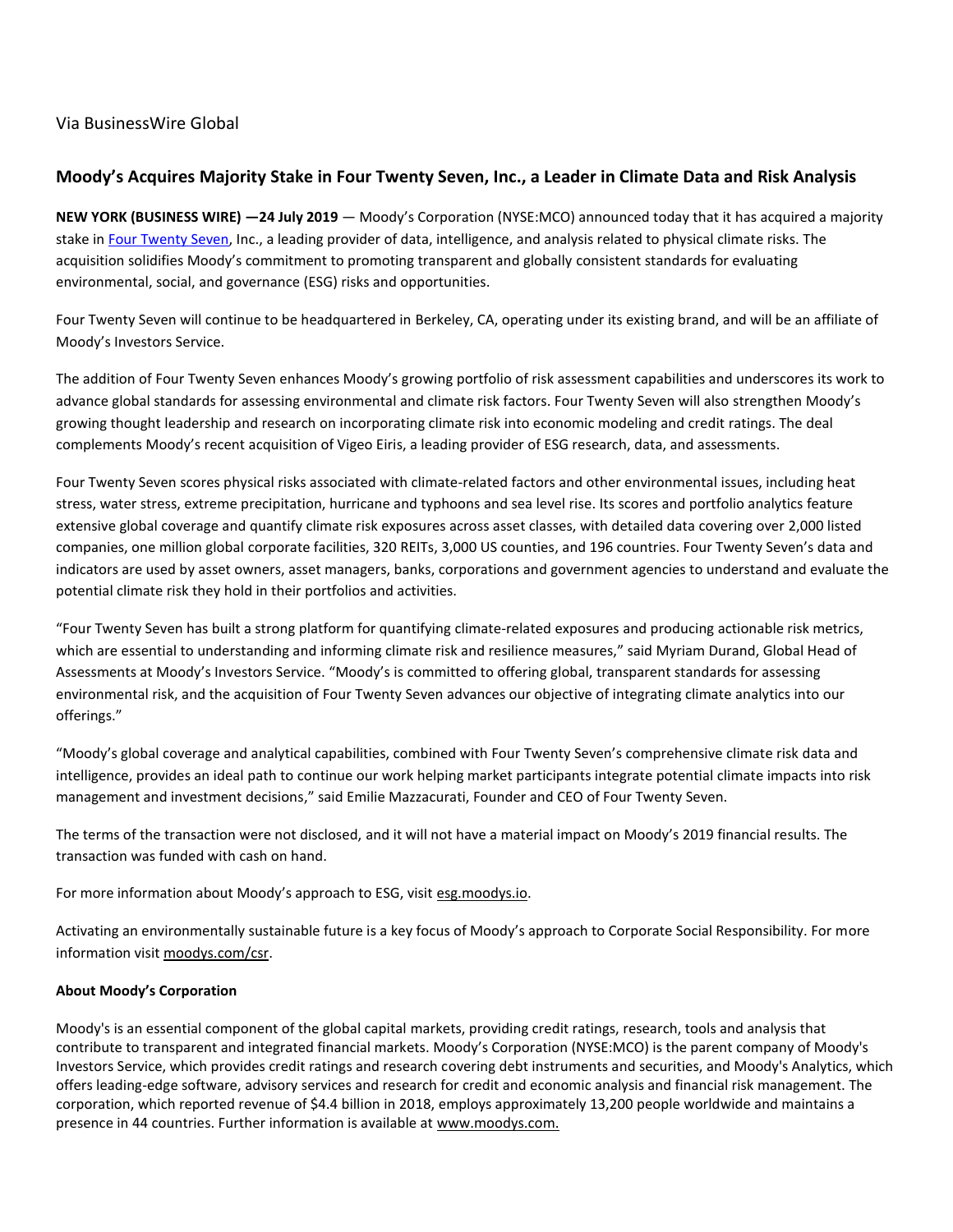## **"Safe Harbor" Statement under the Private Securities Litigation Reform Act of 1995**

Certain statements contained in this release are forward-looking statements and are based on future expectations, plans and prospects for the Company's business and operations that involve a number of risks and uncertainties. The forward-looking statements and other information in this release are made as of the date hereof (except where noted otherwise), and the Company undertakes no obligation (nor does it intend) to publicly supplement, update or revise such statements on a going-forward basis, whether as a result of subsequent developments, changed expectations or otherwise. In connection with the "safe harbor" provisions of the Private Securities Litigation Reform Act of 1995, the Company is identifying examples of factors, risks and uncertainties that could cause actual results to differ, perhaps materially, from those indicated by these forward-looking statements. Those factors, risks and uncertainties include, but are not limited to, credit market disruptions or economic slowdowns, which could affect the volume of debt and other securities issued in domestic and/or global capital markets; other matters that could affect the volume of debt and other securities issued in domestic and/or global capital markets, including regulation, credit quality concerns, changes in interest rates and other volatility in the financial markets such as that due to the U.K.'s planned withdrawal from the EU; the level of merger and acquisition activity in the U.S. and abroad; the uncertain effectiveness and possible collateral consequences of U.S. and foreign government actions affecting credit markets, international trade and economic policy; concerns in the marketplace affecting our credibility or otherwise affecting market perceptions of the integrity or utility of independent credit agency ratings; the introduction of competing products or technologies by other companies; pricing pressure from competitors and/or customers; the level of success of new product development and global expansion; the impact of regulation as an NRSRO, the potential for new U.S., state and local legislation and regulations, including provisions in the Dodd-Frank Wall Street Reform and Consumer Protection Act ("Dodd-Frank") and regulations resulting from Dodd-Frank; the potential for increased competition and regulation in the EU and other foreign jurisdictions; exposure to litigation related to our rating opinions, as well as any other litigation, government and regulatory proceedings, investigations and inquires to which the Company may be subject from time to time; provisions in the Dodd-Frank Act legislation modifying the pleading standards, and EU regulations modifying the liability standards, applicable to credit rating agencies in a manner adverse to credit rating agencies; provisions of EU regulations imposing additional procedural and substantive requirements on the pricing of services and the expansion of supervisory remit to include non-EU ratings used for regulatory purposes; the possible loss of key employees; failures or malfunctions of our operations and infrastructure; any vulnerabilities to cyber threats or other cybersecurity concerns; the outcome of any review by controlling tax authorities of the Company's global tax planning initiatives; exposure to potential criminal sanctions or civil remedies if the Company fails to comply with foreign and U.S. laws and regulations that are applicable in the jurisdictions in which the Company operates, including data protection and privacy laws, sanctions laws, anti-corruption laws, and local laws prohibiting corrupt payments to government officials; the impact of mergers, acquisitions or other business combinations and the ability of the Company to successfully integrate such acquired businesses; currency and foreign exchange volatility; the level of future cash flows; the levels of capital investments; and a decline in the demand for credit risk management tools by financial institutions. These factors, risks and uncertainties as well as other risks and uncertainties that could cause Moody's actual results to differ materially from those contemplated, expressed, projected, anticipated or implied in the forward-looking statements are described in greater detail under "Risk Factors" in Part I, Item 1A of the Company's annual report on Form 10-K for the year ended December 31, 2018, and in other filings made by the Company from time to time with the SEC or in materials incorporated herein or therein. Stockholders and investors are cautioned that the occurrence of any of these factors, risks and uncertainties may cause the Company's actual results to differ materially from those contemplated, expressed, projected, anticipated or implied in the forward-looking statements, which could have a material and adverse effect on the Company's business, results of operations and financial condition. New factors may emerge from time to time, and it is not possible for the Company to predict new factors, nor can the Company assess the potential effect of any new factors on it.

## **Contacts**

For Moody's: SALLI SCHWARTZ *Moody's Investor Relations* +1-212-553-4862 [sallilyn.schwartz@moodys.com](mailto:sallilyn.schwartz@moodys.com)